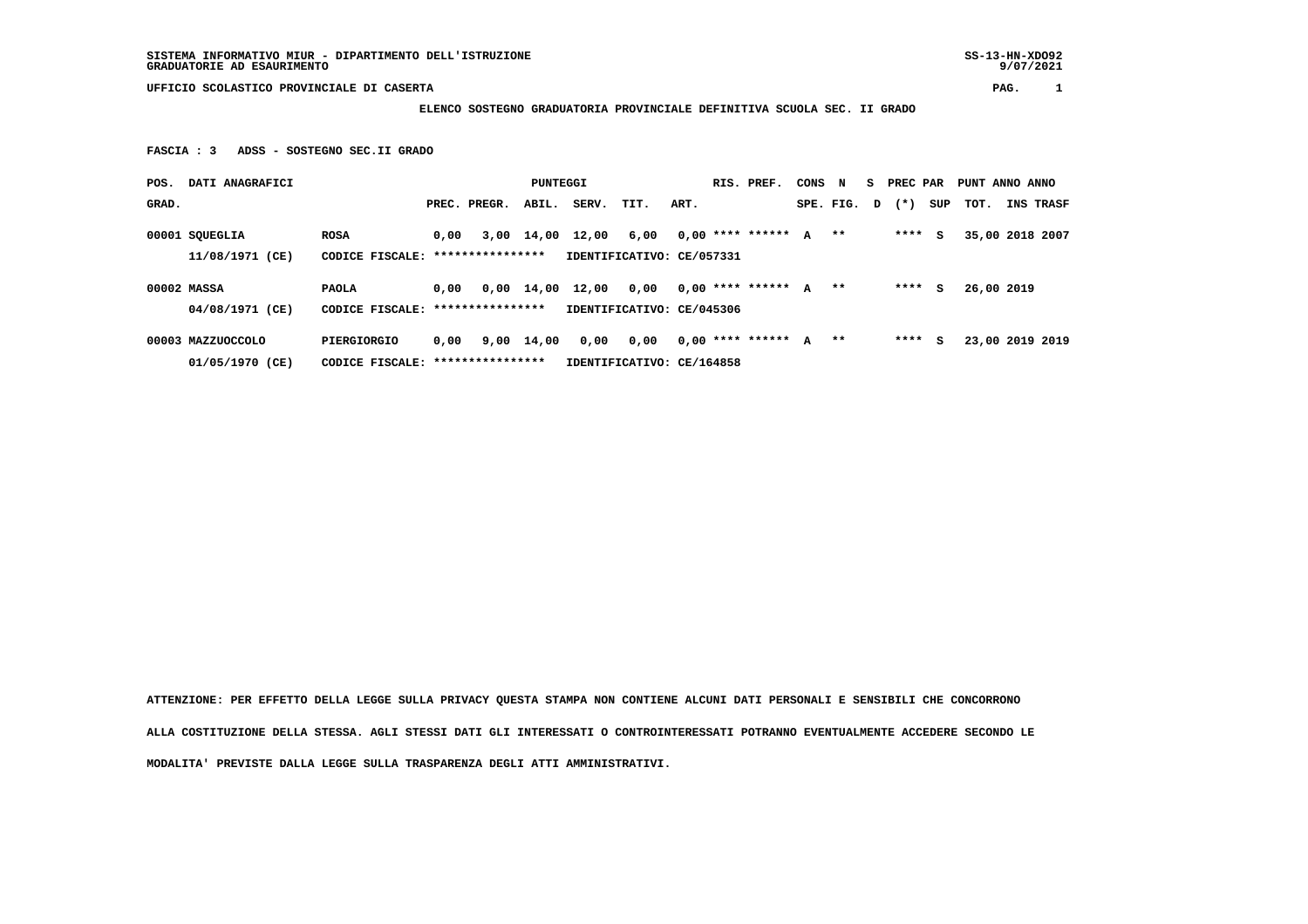**UFFICIO SCOLASTICO PROVINCIALE DI CASERTA PAG. 2**

 **ELENCO SOSTEGNO GRADUATORIA PROVINCIALE DEFINITIVA SCUOLA SEC. II GRADO**

 **FASCIA : 3 ADSS - SOSTEGNO SEC.II GRADO**

| POS.  | DATI ANAGRAFICI   |                                  |                                   |                    | PUNTEGGI |                               |                           |      |  | RIS. PREF.           | CONS | N             | s | PREC PAR |     | PUNT ANNO ANNO   |            |           |
|-------|-------------------|----------------------------------|-----------------------------------|--------------------|----------|-------------------------------|---------------------------|------|--|----------------------|------|---------------|---|----------|-----|------------------|------------|-----------|
| GRAD. |                   |                                  |                                   | PREC. PREGR.       | ABIL.    | SERV.                         | TIT.                      | ART. |  |                      |      | SPE. FIG.     | D | $(* )$   | SUP | тот.             |            | INS TRASF |
|       | 00004 PALMIERI    | <b>AGNESE</b>                    |                                   |                    |          | 0,00 90,00 15,00 48,00        | 0,00                      |      |  | $0.00$ **** ****** B |      | $***$         |   | ****     | S.  | 153,00 2019 2019 |            |           |
|       | 24/10/1971 (CE)   | CODICE FISCALE: **************** |                                   |                    |          |                               | IDENTIFICATIVO: CE/164808 |      |  |                      |      |               |   |          |     |                  |            |           |
|       | 00005 GAGLIARDI   | <b>ANTONIO</b>                   |                                   |                    |          | 0,00 43,00 13,00 52,00 0,00   |                           |      |  | $0.00$ **** ****** B |      | $***$         |   | ****     | S.  | 108,00 2004 2004 |            |           |
|       | $21/02/1968$ (NA) | CODICE FISCALE:                  |                                   | ****************   |          |                               | IDENTIFICATIVO: CE/050150 |      |  |                      |      |               |   |          |     |                  |            |           |
|       | 00006 CINQUEGRANA | GIUSTINA                         |                                   |                    |          | $0,00$ 12,00 13,00 34,00 3,00 |                           |      |  | $0.00$ **** ****** B |      | $\star \star$ |   | ****     | S.  |                  | 62,00 2014 |           |
|       | 06/05/1967 (CE)   | CODICE FISCALE:                  |                                   | ****************   |          |                               | IDENTIFICATIVO: CE/043754 |      |  |                      |      |               |   |          |     |                  |            |           |
|       | 00007 COMELLA     | CARLA                            |                                   | $0,00$ 17,00 13,00 |          | 8,00                          | 0,00                      |      |  | $0.00$ **** ****** B |      | $***$         |   | $***5$   |     |                  | 38,00 2002 |           |
|       | 05/11/1973 (MI)   |                                  | CODICE FISCALE: ***************** |                    |          | IDENTIFICATIVO: CE/044611     |                           |      |  |                      |      |               |   |          |     |                  |            |           |

 **ATTENZIONE: PER EFFETTO DELLA LEGGE SULLA PRIVACY QUESTA STAMPA NON CONTIENE ALCUNI DATI PERSONALI E SENSIBILI CHE CONCORRONO ALLA COSTITUZIONE DELLA STESSA. AGLI STESSI DATI GLI INTERESSATI O CONTROINTERESSATI POTRANNO EVENTUALMENTE ACCEDERE SECONDO LE MODALITA' PREVISTE DALLA LEGGE SULLA TRASPARENZA DEGLI ATTI AMMINISTRATIVI.**